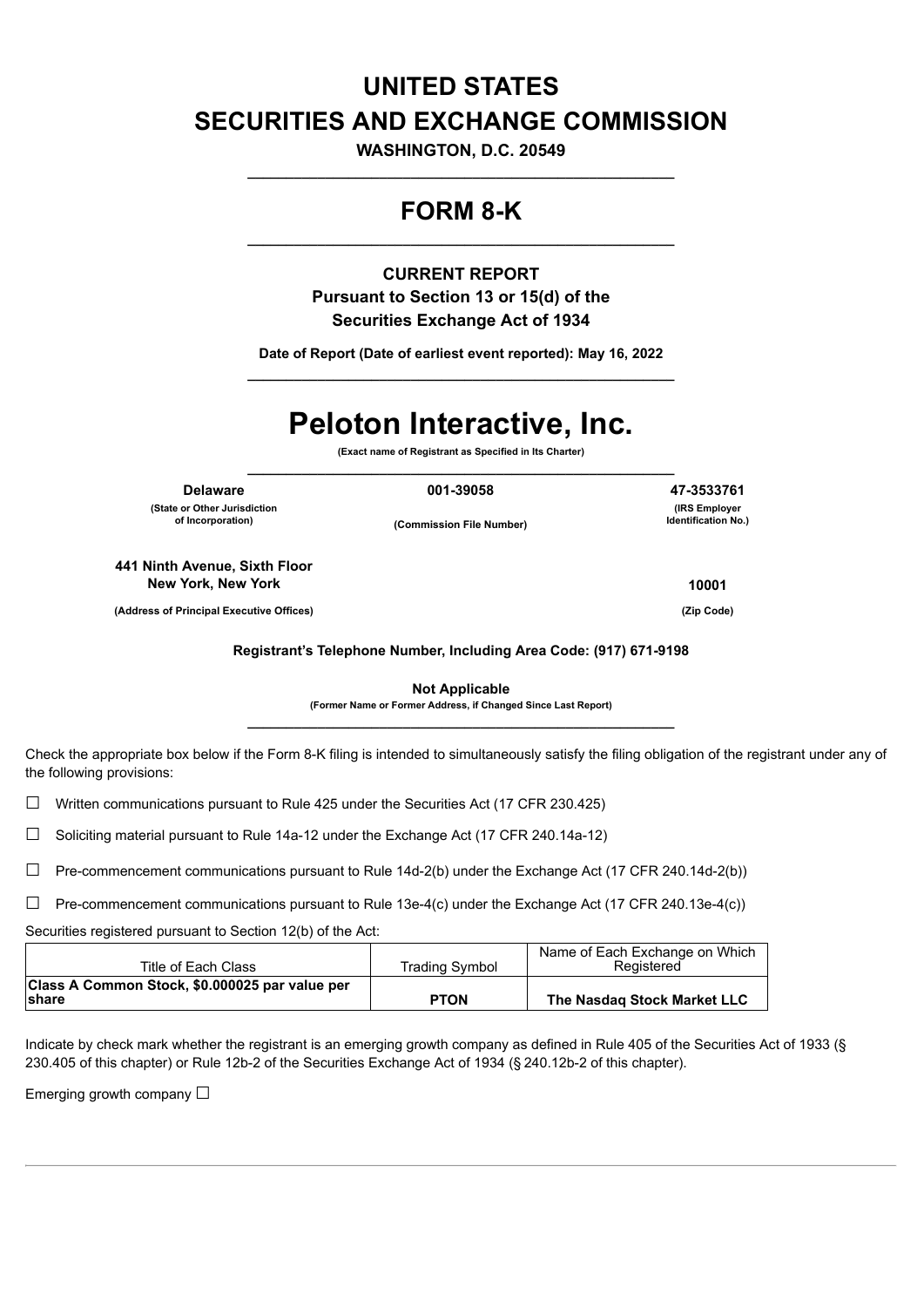If an emerging growth company, indicate by check mark if the registrant has elected not to use the extended transition period for complying with any new or revised financial accounting standards provided pursuant to Section 13(a) of the Exchange Act.□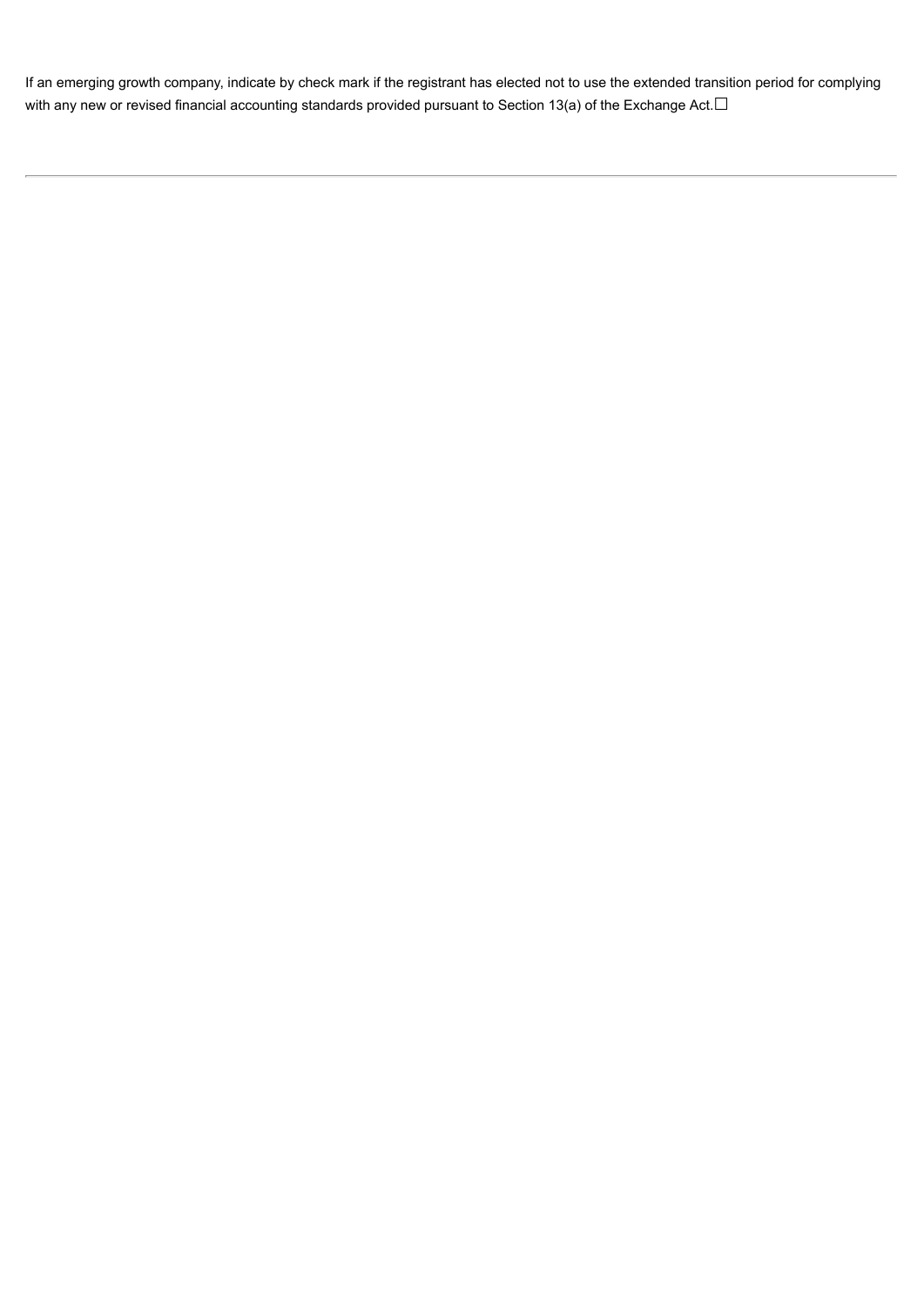#### **Item 7.01. Regulation FD Disclosure.**

On May 16, 2022, Peloton Interactive, Inc. (the "Company") will participate in meetings with investors in connection with the Company's previously announced \$750.0 million senior secured term loan facility. A copy of the Company's presentation materials for these meetings is available on the Investor Relations page of the Company's website at https://investor.onepeloton.com/investor-relations.

The Company uses its Investor Relations website (https://investor.onepeloton.com/investor-relations) as well as Peloton's Twitter feed (@onepeloton) and the Peloton Press Newsroom (https://www.onepeloton.com/press) as means of disclosing material non-public information and for complying with its disclosure obligations under Regulation FD.

The information in Item 7.01 of this Current Report on Form 8-K is being furnished and shall not be deemed "filed" for the purposes of Section 18 of the Securities Exchange Act of 1934, as amended (the "Exchange Act"), or otherwise subject to the liability of such section or incorporated by reference in any filing under the Securities Act of 1933, as amended, or the Exchange Act, except as shall be expressly set forth by specific reference in such a filing.